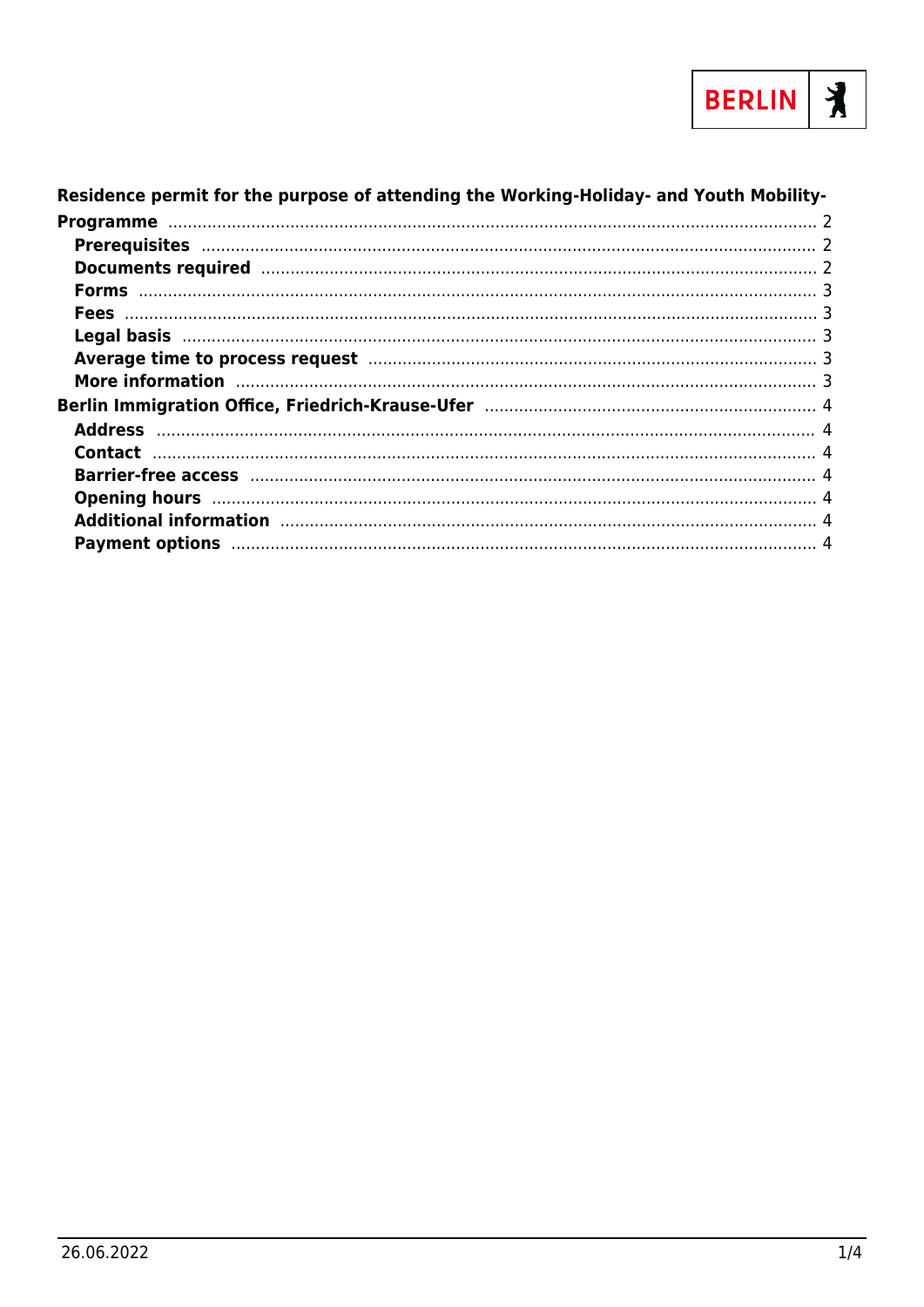# <span id="page-1-0"></span>Residence permit for the purpose of attending the Working-Holiday- and Youth Mobility-Programme

Issuance of a residence permit for the purpose of attending the Working-Holiday- or Youth-Mobility-Programme

- Foreign nationals from Australia, Israel, Japan, Canada and New Zealand may apply for this residence permit in Germany.
- In contrast, foreign nationals from Korean Republic may apply for this residence permit only in exceptional cases (see below) in Germany.

## <span id="page-1-1"></span>**Prerequisites**

**Working-Holiday-Agreement between Germany and Australia, Israel, Japan or New Zealand**

Foreign nationals from Australia, Israel, Japan and New Zealand may apply for this residence permit in Germany.

- **Youth-Mobility-Agreement between Germany and Canada** Foreign nationals from Canada may apply for this residence permit in Germany.
- **Working-Holiday-Agreement between Germany and the Republic of Korea**

Foreign nationals from Korean Republic may apply for this residence permit only in exceptional cases in Germany. This is possible when an applicant from the Republic of Korea lives in Germany with a residence permit, e.g. for attending a language course.

**Between 18 and 35 years of age**

The following age limits apply for attending the programmes:

- $\circ$  for Australia, Israel, Japan, Korea and New Zealand between 18 and 30 years of age,
- $\circ$  for Canada between 18 and 35 years of age.
- **Main residence in Berlin**
- **A personal interview is required**

The interview should, if possible, take place by appointment.

### <span id="page-1-2"></span>**Documents required**

- **Valid passport**
- **1 current biometric photo** ([https://www.berlin.de/labo/\\_assets/kraftfahrzeugwesen/foto-mustertafel.pdf\)](https://www.berlin.de/labo/_assets/kraftfahrzeugwesen/foto-mustertafel.pdf) 35mm x 45mm, frontal shot with neutral facial expression and closed mouth, looking straight into the camera, light background
- **Foreign travellers' health insurance that is valid for one year**
- **Proof of funds in the amount of at least 2,000 Euros** e.g. bank statement
- **Form "Antrag auf Erteilung eines Aufenthaltstitels" (Application for Issuance of a Residence Permit)**
- **Proof of main residence in Berlin**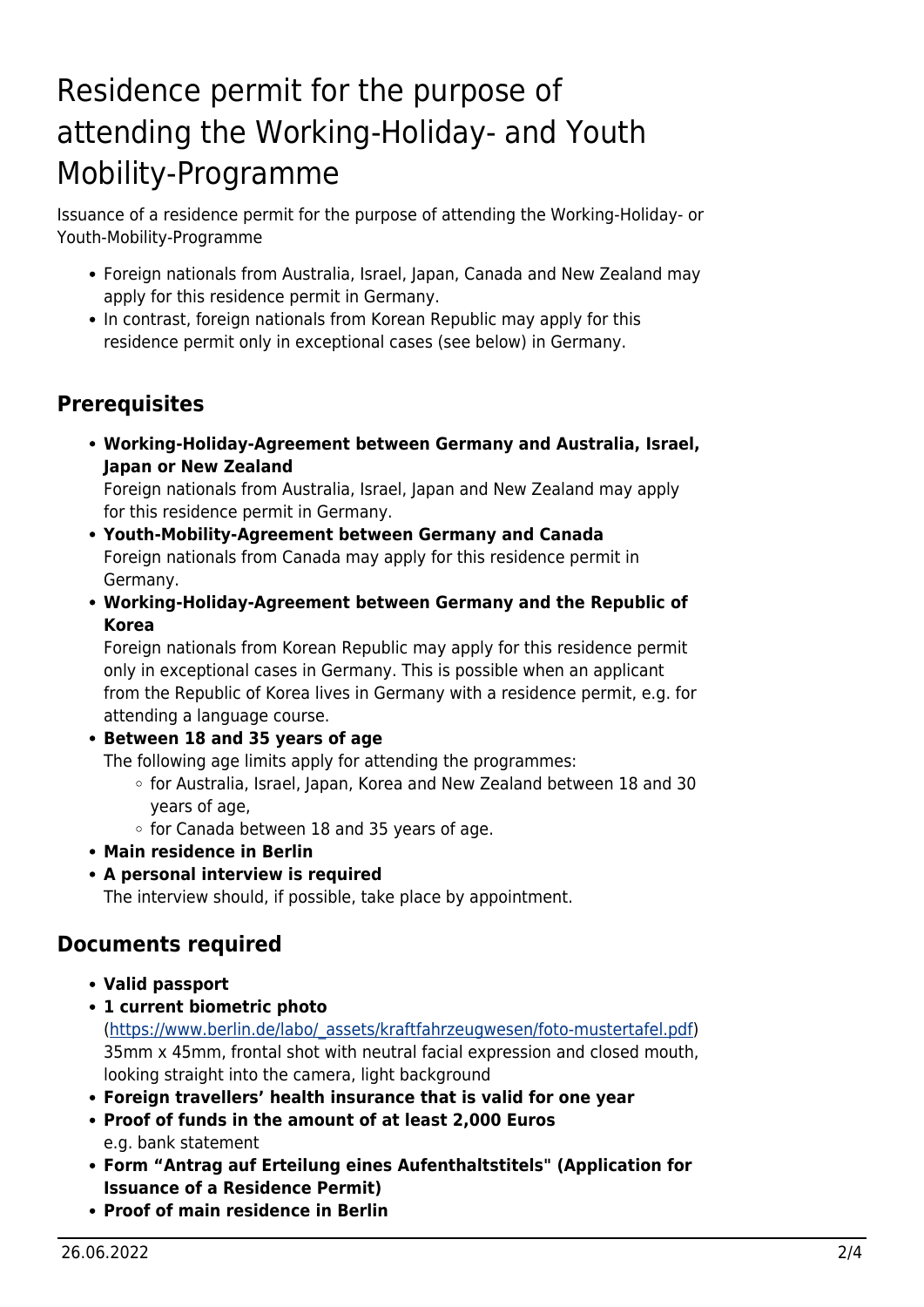- Certificate of registration at the main residence **or**
- Rental agreement and written confirmation of occupancy from the landlord

### <span id="page-2-0"></span>**Forms**

**Antrag auf Erteilung eines Aufenthaltstitels (Application for Issuance of a Residence Permit) - in German, English, French, Italian** ([https://www.berlin.de/formularverzeichnis/?formular=/labo/zuwanderung/\\_as](https://www.berlin.de/formularverzeichnis/?formular=/labo/zuwanderung/_assets/lea-agen1-antrag_engl_frz_ital-112021.pdf) [sets/lea-agen1-antrag\\_engl\\_frz\\_ital-112021.pdf](https://www.berlin.de/formularverzeichnis/?formular=/labo/zuwanderung/_assets/lea-agen1-antrag_engl_frz_ital-112021.pdf))

#### <span id="page-2-1"></span>**Fees**

- 56.00 to 100.00 euros (depending on the technical effort)
- Free of charge for Japanese citizens

# <span id="page-2-2"></span>**Legal basis**

**Aufenthaltsgesetz (AufenthG) § 19c Abs. 1** ([https://www.gesetze-im-internet.de/englisch\\_aufenthg/englisch\\_aufenthg.ht](https://www.gesetze-im-internet.de/englisch_aufenthg/englisch_aufenthg.html#p0518) [ml#p0518\)](https://www.gesetze-im-internet.de/englisch_aufenthg/englisch_aufenthg.html#p0518)

### <span id="page-2-3"></span>**Average time to process request**

The residence permit will generally be issued on the same day.

### <span id="page-2-4"></span>**More information**

- **Certificate of registration at the main residence (Meldebestätigung)** (<https://service.berlin.de/dienstleistung/120686/>)
- **Example: confirmation of occupancy from the landlord** ([http://www.berlin.de/formularverzeichnis/?formular=/labo/zentrale-einwohne](http://www.berlin.de/formularverzeichnis/?formular=/labo/zentrale-einwohnerangelegenheiten/_assets/mdb-f402544-20161102_wohnungsgeberbestaetigung.pdf) [rangelegenheiten/\\_assets/mdb](http://www.berlin.de/formularverzeichnis/?formular=/labo/zentrale-einwohnerangelegenheiten/_assets/mdb-f402544-20161102_wohnungsgeberbestaetigung.pdf)[f402544-20161102\\_wohnungsgeberbestaetigung.pdf\)](http://www.berlin.de/formularverzeichnis/?formular=/labo/zentrale-einwohnerangelegenheiten/_assets/mdb-f402544-20161102_wohnungsgeberbestaetigung.pdf)